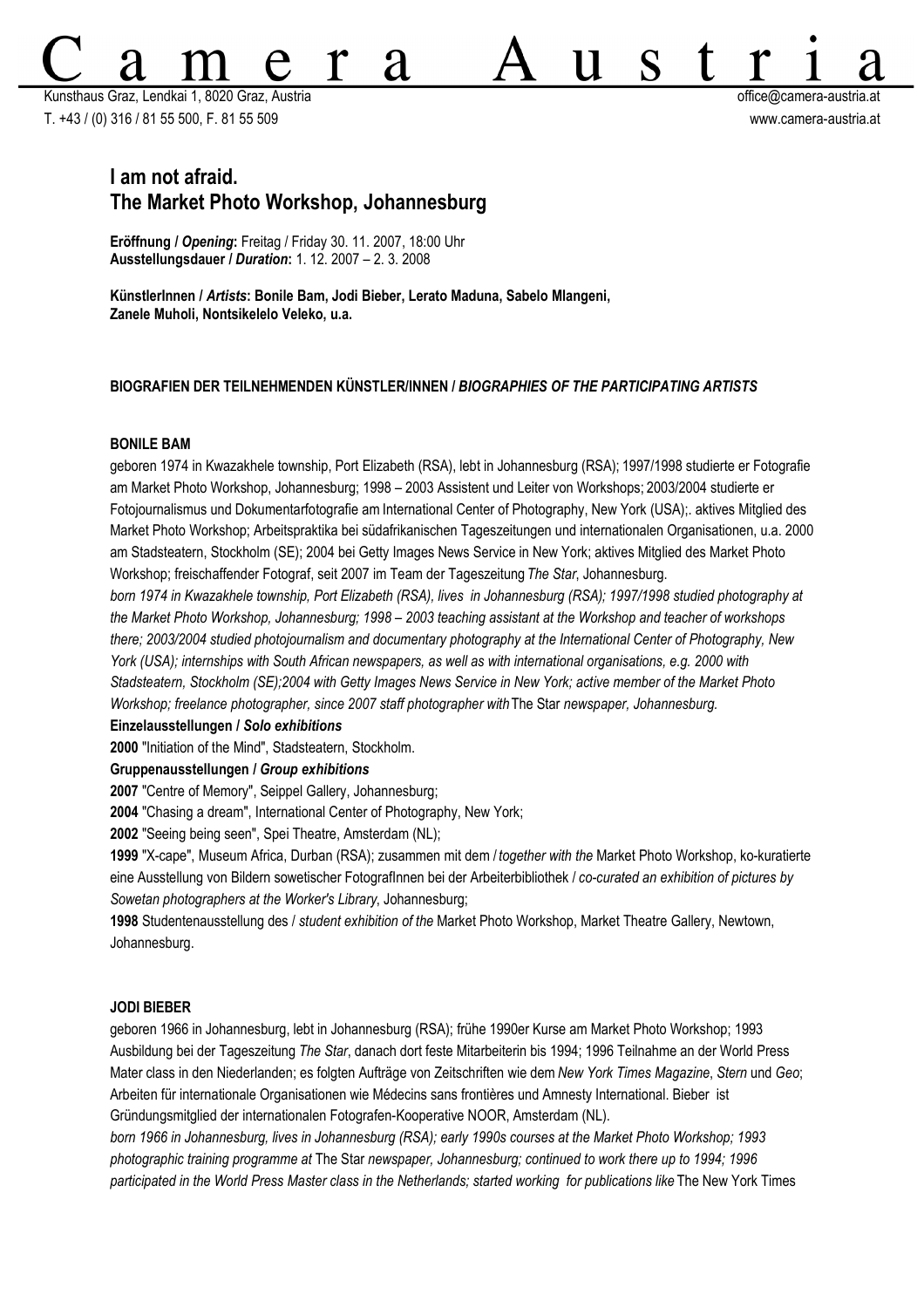Magazine*,* Stern*, and* Geo*; she also works for non-profit organisations like Médecins sans frontières and Amnesty International; Bieber is one of the co-founders of the international photographers' co-operative NOOR, Amsterdam (NL).* 

#### **Einzelausstellungen /** *Solo exhibitions*

**2006/2007** "The fear never goes away completely. But I can manage again. Mental Trauma and the Conflict in Aceh", Aceh, Sri Lanka (LK);

**2002** "Mon Afrique du Sud 1994 – 2001", Visa pour l'Image, Festival International du Photojournalisme, Perpignan (F).

**Gruppenausstellungen (Auswahl) /** *Group exhibitions (selection)*

**2007** "The Loaded Lens", The Goodman Gallery, Johannesburg;

**2006/2007** "Survivors of Domestic Violence. Moving Walls 12", The Open Society Institute/The Soros Foundation, New York; **2005** "Violence against women", FotoFestival Naarden (NL);

**2005/2006** "Unsettled: 8 South African Photographers", Reykjavík Museum of Photography (IS);

**2003/2004** "Borders and Beyond", AMF, Maputo (MZ); Photographers' Gallery, Kapstadt / *Cape Town* (RSA);

**2003** "Las Canas, Vidas en Positvo", El Museo de la Illustracion y la Modernidad de Valencia (ES);

**2002** "Survivre l'Apartheid", Maison Européenne de la Photographie, Paris (F);

**2001** "The Chobimela – Photo Festival in Asia", Bangladesh (BD); "Soweto – A South African Legend", Gasteig Kulturzentrum, München / *Munich* (D)

**2000** "The State of the Child in Gauteng Province", African Window Museum, Pretoria (RSA); "Lines of Sight", The South African National Gallery, Kapstadt / *Cape Town*;

**1998/1999** "Blank – Architecture, Apartheid and After Series: Corrugated Iron in Carltonville, South Africa", Netherlands Architecture Institute, Rotterdam (NL);

**1998** "Democracy's Images. Photography and Visual Arts After Apartheid", BildMuseet, Umeå (SE);

**1996** "Colours. Kunst aus Südafrika", Haus der Kulturen der Welt, Berlin (D).

## **Monografie /** *Monograph*

*Between Dogs and Wolves – Growing up in South Africa*, Amsterdam: Mets & Schilt Uitgevers, Stockport: Dewi Lewis Publishing 2006.

## **LERATO MADUNA**

geboren 1985 in Soweto, Johannesburg (RSA), lebt in Soweto; 2004 Anfänger- und Fortgeschrittenen-Kurs, the Market Photo Workshop, Johannesburg; Praktika: 2004 Picturenet Africa; 2005 Reuters; 2006 Photojournalism and Documentary Photography Programme (PDP), the Market Photo Workshop, Johannesburg; International Institute of Journalism in Berlin (D) während der FIFA Fußballweltmeisterschaft; Zeitung *Sunday Times*; 2007 Zeitung *The Star.*

*born 1985 in Soweto, Johannesburg (RSA), lives in Soweto; 2004 Beginners and Intermediate Programme, the Market Photo Workshop, Johannesburg; Internships: 2004 Picturenet Africa; 2005 Reuters; 2006 Photojournalism and Documentary Photography Programme (PDP), the Market Photo Workshop, Johannesburg; International Institute of Journalism, Berlin (D) during 2006 FIFA Soccer World Cup Tournament;* Sunday Times *newspaper;2007* The Star *newspaper.*

## **Ausstellungen und Projekte (Auswahl) /** *Exhibitions and projects (selection)*

**2007** 3rd International Architecture Biennial, Rotterdam (NL); "Digital Stories Migration", open and close on IOM migration, Pretoria (RSA); "Lost and Found" (International Photography Research Network – IPRN, Amsterdam, NL), in Kollaboration mit KunststudentInnen der / *in collaboration with Fine Arts students of the* University of the Witwatersrand, Johannesburg und KünsterInnen von / *and resident artists from* Helsinki (FI); "CITY Creative Award nomination 2007", Museum Africa, Johannesburg;

**2006** "The Other Side of the Fence", Stadtprojekt in Zusammenarbeit mit Bag Factory KünstlerInnen und der / *city project in collaboration with Bag Factory artists and the* Johannesburg Art Gallery, Johannesburg; "Montic Primary School Project", in Zusammenarbeit mit / *in collaboration with* TU Graz (A), Kindergarten in der Nähe von / *near* Johannesburg; "Back and Forth"; "Women In Arts", Johannesburg Art Gallery, Johannesburg.

# **Publikationen (Auswahl) /** *Publications (selection)*

Reuters International News Wire; *Hype Magazine*; *Y-Magazine*; *The Star*; *Sunday Times*; *The Times*; *Rhodes Journalism Review*; *The Sowetan*; *The Weekender, Edit Magazine.*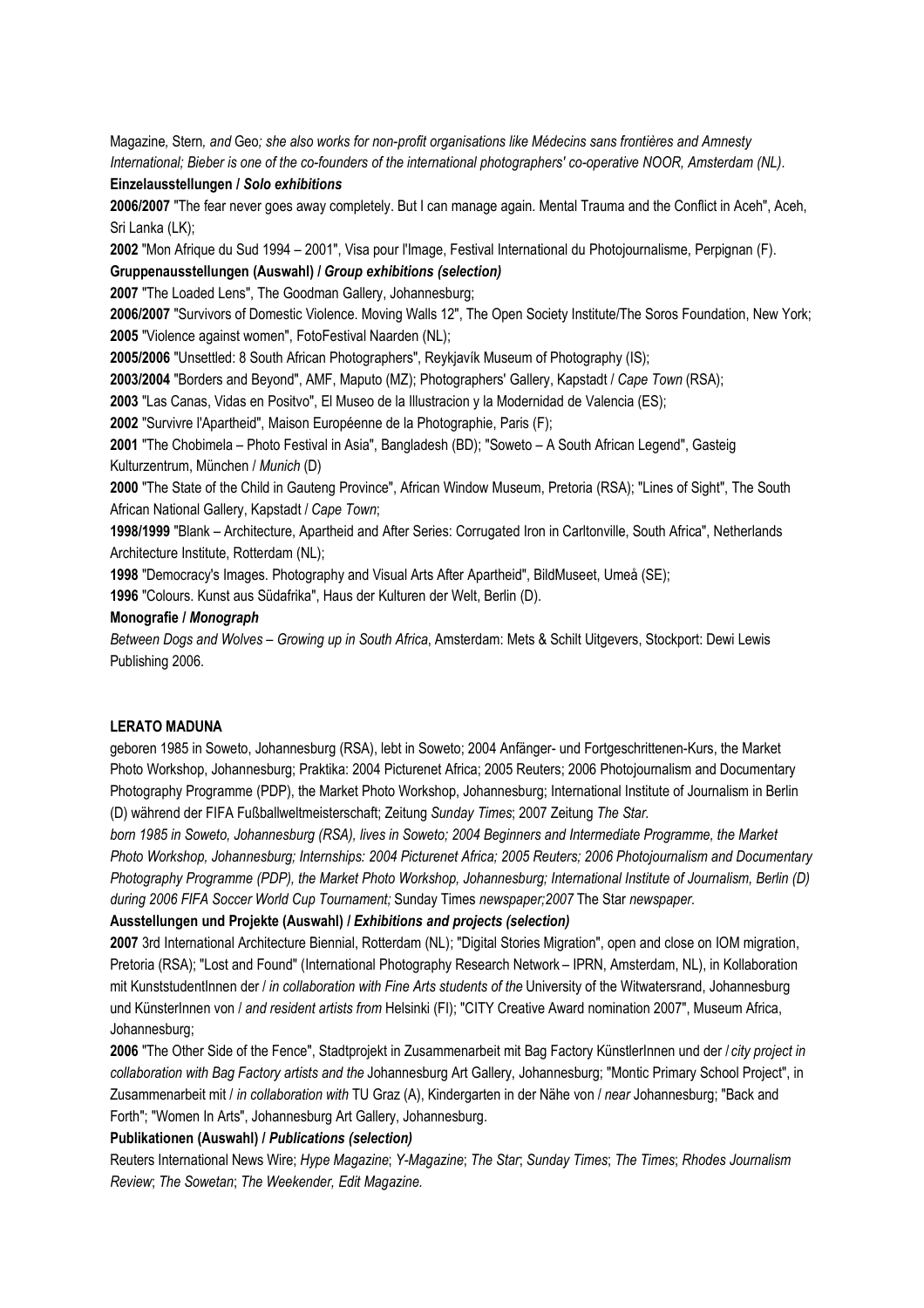## **SABELO MLANGENI**

geboren 1980 in Driefontein (RSA), lebt in Johannesburg; 2004 Abschluss am Market Photo Workshop, Johannesburg; 2005 Preisträger des Top 15 Ekurhuleni Fine Arts Award; 2006 Preisträger des Edward Ruitz Mentorship Award; 2007 ausgewählt als Young Bright Thing vom *Art South Africa* magazine.

*born 1980 in Driefontein (RSA), lives in Johannesburg (RSA); 2004 graduated from the Market Photo Workshop,*

*Johannesburg; 2005 Winner of the Top 15 Ekurhuleni Fine Arts Award; 2006 Winner of the Edward Ruitz Mentorship Award; 2007 selected as Young Bright Thing by* Art South Africa *magazine.*

## **Einzelausstellung /** *Solo exhibition*

**2007** "Invisible Women", Warren Siebrits Gallery, Johannesburg.

**Gruppenausstellungen /** *Group exhibitions*

**2007** "Positive: Pulse", Sun International, Sun City (RSA);

**2006** "Graduate show", the Market Photo Workshop, Johannesburg;

**2005** "Johannesburg Circa Now", Johannesburg Art Gallery, Johannesburg; "Gender & Visual Exhibitions", District Six Museum, Kapstadt / *Cape Town* (RSA); "WISER", University of Witwatersrand, Johannesburg; "Gender & Visual Exhibitions",

University of Western Cape Library, Bellville (RSA);

**2004** "Obsession", PhotoZA Gallery, Johannesburg;

**2003** "Urban Landscapes", the Market Photo Workshop, Johannesburg.

**Monografien, Künstlerbücher, Kataloge /** *Monographs, artist's books, catalogues*

*Invisible Women*, Kat. / *cat*., Johannesburg: Warren Siebrits Gallery 2007;

"The Big Picture", Text von / *text by* Sean O'Toole, Johannesburg: Sunday Times 2007;

"On the Nightshift", Text von / t*ext by* Bronwyn Law-Viljoen, Kapstadt / *Cape Town*: Art South Africa, April 2007;

*Johannesburg Circa Now* – *Photography and the City*, Kat. / *cat*., Johannesburg: Johannesburg Art Gallery 2005;

*Sex and Politics in South Africa*, Kapstadt / *Cape Town*: Double Storey Books 2005;

*Witness to Aids*, Kapstadt / *Cape Town*: Tafelberg 2005.

# **ZANELE MUHOLI**

geboren 1972 in Umlazi, Durban (RSA), lebt in Johannesburg (RSA); 2004 Lehrgang für Advanced Photography am Market Photo Workshop, Johannesburg; 2007 Masters in Documentary Media, Ryerson University, Toronto (CA); Mitbegründerin des Forum for the Empowerment of Women; 2004 – 2006 Forschungen über Gewaltverbrechen; 2005 Forschungen über "virginity testing" in KwaZulu-Natal; zahlreiche Vorträge und Publikationen zu den Themen Sexualität, Kultur und Gesellschaft.

*born 1972 in Umlazi, Durban (RSA), lives in Johannesburg (RSA); 2004 Advanced Photography course at The Market Photo Workshop, Johannesburg; 2007 Masters in Documentary Media, Ryerson University, Toronto (CA); Co-founder of the Forum for the Empowerment of Women; 2004 – 2006 Visual Research on Hate crimes; 2005 Assistant Researcher and photographer on virginity testing study in KaZulu-Natal; numerous publications and conference papers on Sexuality, Culture and Society.*

## **Einzelausstellungen /** *Solo exhibitions*

**2007** "Being", Michael Stevenson, Kapstadt *Cape Town*;

**2006** Kunsthalle project space, Wien *Vienna*; "Only half the picture", Michael Stevenson, Kapstadt *Cape Tow*n; Market Theatre Photo Workshop, Johannesburg; Galerie 32-34, Amsterdam; "SoWhereTo Now", Afrovibes and Galeries 32-34, Amsterdam;

**2004** "Visual Sexuality: Only half the picture", Johannesburg Art Gallery, Johannesburg.

# **Gruppenausstellungen (Auswahl) /** *Group exhibitions (selection)*

**2007** "Reality check: Contemporary Art Photography from South Africa", Galerie der Stadt Sindelfingen (D); First Thessaloniki Biennale: Heterotopias, Thessaloniki (GR); "Daughters of Sappho: Lesbian Alliance Art Show", Milwaukee Gay Arts Center, Wisconsin (USA); "South African Contemporary Photography", Neuer Berliner Kunstverein, Berlin (D); "Cape 07", Lookout Hill, Khayelitha, Kapstadt / *Cape Town* (RSA);

**2006** "South African Art Now", Michael Stevenson, Kapstadt / *Cape Town*; "Olvida Quien Soy – Erase me from who I am",